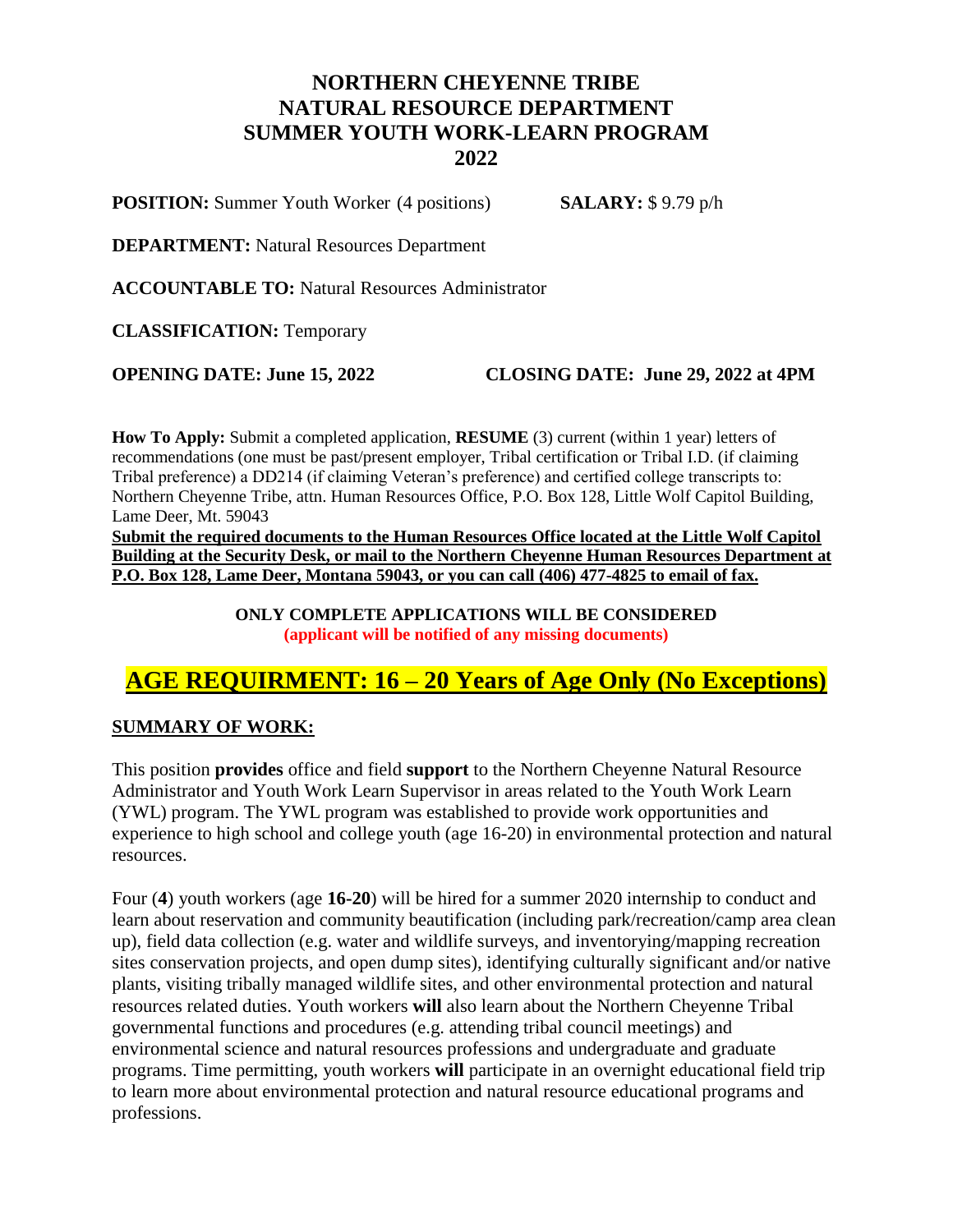## **JOB CHARACTERISTICS:**

**Nature of Work:** The daily activities of this position encompass office and field work, in all weather conditions, with extensive field work occurring during spring and summer (the seasons of the current position). Such fieldwork **may** involve inventorying and assessing land, fish and wildlife and their habitats, recreational areas/parks, assessment of the buffalo herd, etc. Office activities **include** online research, reading, typing, cleaning, and applicable office duties as assigned.

Personal Contacts: Daily contacts with Natural Resource personnel and Youth Work Learn Supervisor with scheduled meetings with Natural Resources Administrator and Supervisor. May have intermittent contact with the Tribal Administration, Bureau of Indian Affairs, Bureau of Reclamation, U.S. Geological Survey, Department of Natural Resources and Conservation (DNRC/MT), and the general public.

**Supervision Received:** This position **will** receive general supervision by the Youth Work Learn Supervisor.

**Supervision Exercised:** This position does not exercise supervisory duties or authority.

## **AREAS OF JOB ACCOUNTABILITY AND PERFORMANCE:**

- Willingness to learn about environmental protection and natural resource fields/professions in office and field settings
- **Ability** to practice professionalism, punctuality and good communication skills
- **Ability** to follow directions and work independently and in teams
- Exercises sound care and responsibility while operating tools, supplies, and equipment associated with Natural Resource office and fieldwork operations.
- **Ability** to learn about and perform data collection and recordkeeping.
- **Ability** to read and write and ability to maintain a time and log sheet.
- **Assists** Natural Resource staff in maintenance of tribal recreational areas/parks, inventorying, surveying, mapping, and assessment of wildlife areas, land, recreation areas, parks, habitats, noxious weeds, buffalo heard, etc. as assigned.
- **Assists** Natural Resources Administrator and Youth Work Learn Supervisor with office and field duties as needed and other duties assigned.
- **Will** compile and **share** a short presentation near conclusion of internship to show what they learned and enjoyed about the internship

#### **JOB REQUIREMENTS:**

 **Knowledge, skills and abilities**: This position **requires** willingness and **ability** to learn about environmental protection and natural resource fields/professions. This position also